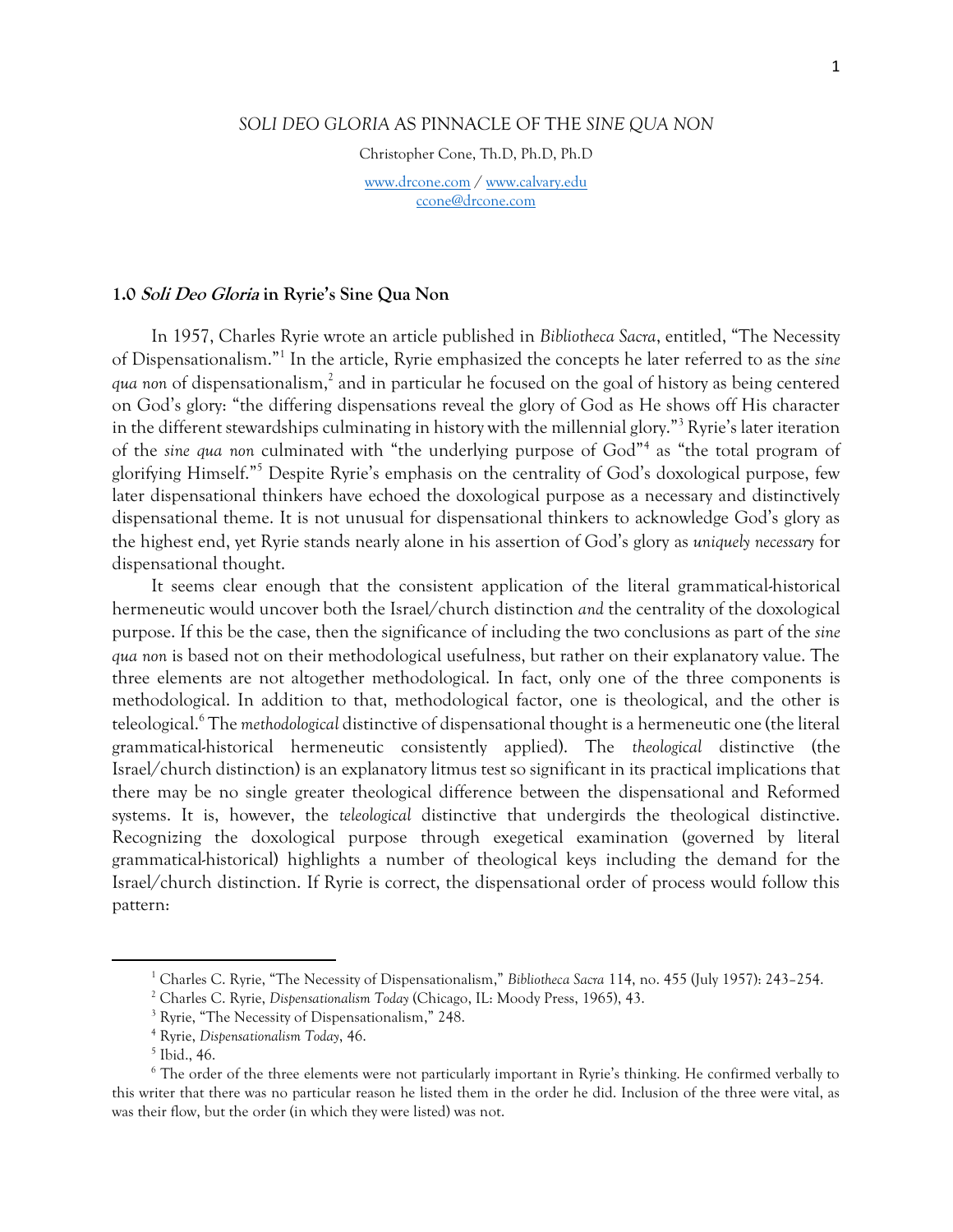- (1) Exegete the Scriptures applying a consistently literal (grammatical-historical) hermeneutic.
- (2) Recognize the glory of God as God's highest end, and that end which governs all other ends.
- (3) Understand key theological distinctions (including the notable Israel/church distinction) observable through the application of a literal (grammatical-historical) hermeneutic, and *confirmable* in light of the doxological purpose which permeates Scripture.

The three elements of Ryrie's *sine qua non* flow from methodological, to teleological, to theological, and ultimately from methodological to explanatory. The flow of these three is sufficient to draw a fairly comprehensive and definitive contrast between dispensational and Reformed thought.

While there is a rich heritage in Reformed theology of acknowledging the centrality of the doxological purpose, there has also been a subtle drift toward a more soteriological focus. In contrast to Ryrie's brand of *sine qua non* based dispensational thought, modern day Reformed theology seems practically centered on a redemptive purpose rather than on a doxological one. It is within the distance covered by this drift that Ryrie finds perhaps the greatest contrast *in conclusions* between dispensational and Reformed understanding: dispensational thought sees God's glory as necessary for understanding the different administrations and economies described in Scripture, while the Reformed understanding of Scripture is simply not dependent on the doxological theme. In Ryrie's estimation, simply recognizing a literal grammatical-historical hermeneutic and thus arriving at a complete distinction between Israel and the church is not sufficient to distinguish between dispensational and Reformed thought. The great theme of *Soli Deo Gloria* is a pivot point that underscores the contrast between the two systems. In light of the Reformers' emphasis on *Soli Deo Gloria* and subsequent drift toward a more soteriological center, if Ryrie is correct about the necessity of the doxological center and its uniqueness to the dispensational understanding, then when it comes to *Soli Deo Gloria*, dispensationalism is the truer descendant of the Reformation heritage. In this, the 500<sup>th</sup> anniversary of the Reformation, that implication is a significant reminder of the orthodoxy and value of dispensational thought to Christian understanding.

#### **1.1 Soli Deo Gloria in the Biblical Data**

 $\overline{a}$ 

Cataloging the activities of God as recorded in Scripture provides perspective on God's purpose in engaging those activities:

The major works of God revealed in Scripture all serve the doxological purpose…This doxological purpose is at the center of God's revelation to man, and there is therefore no higher purpose for man but to glorify God…this doxological purpose is not only man's highest calling, but is the intended design of all that is…The aim, therefore, of Biblical theology is to communicate the truth about God, tot eh extent to which God has revealed Himself in Scripture, and for His own doxological purpose. Rightly understanding then the primacy of the doxological design is a necessity without which no consistent and coherent theology can result.<sup>7</sup>

<sup>7</sup> Christopher Cone, *Prolegomena on Biblical Hermeneutics and Method,* 2nd ed. (Fort Worth, TX: Tyndale Seminary Press, 2012), 15–16.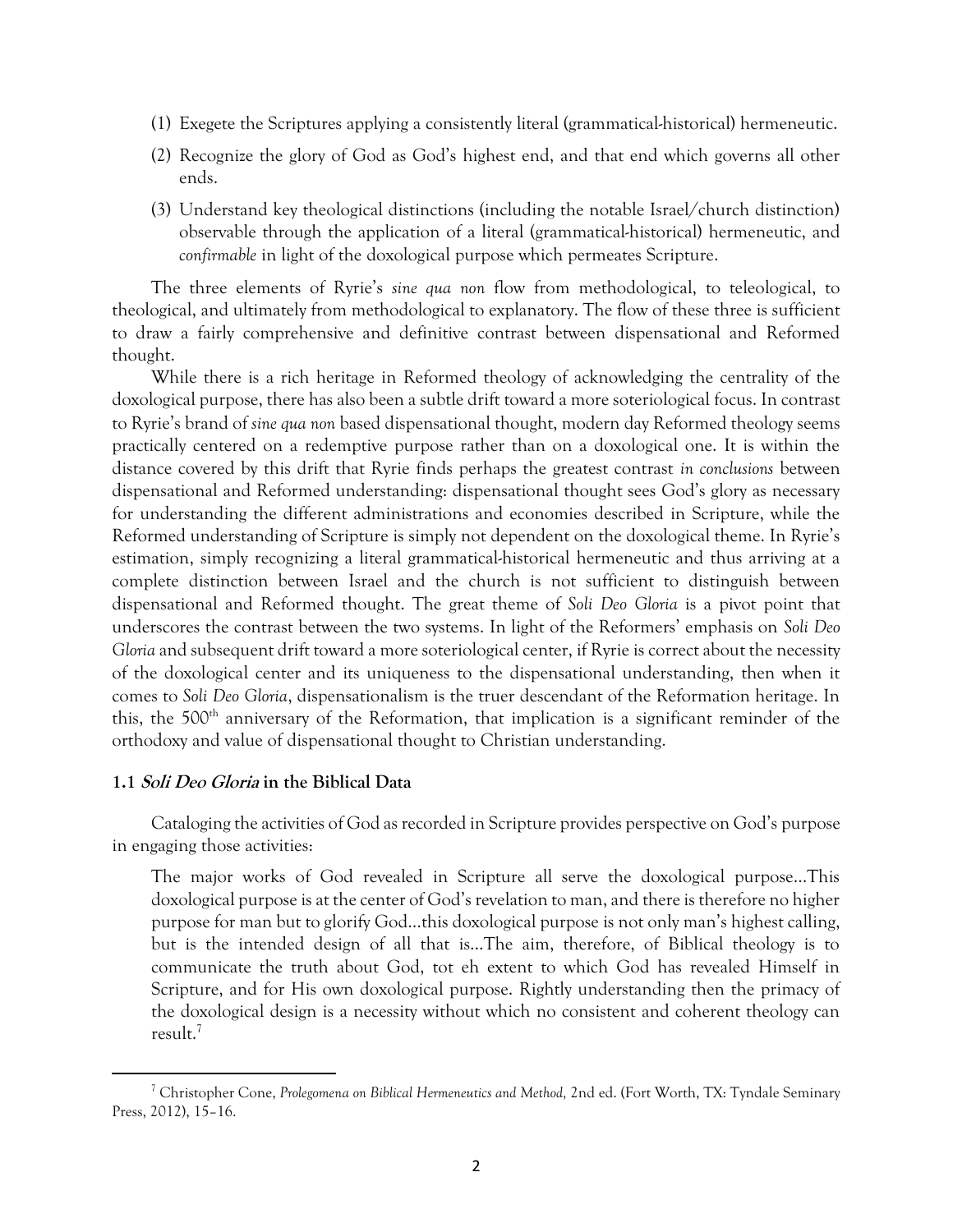David ascribes to God greatness of deeds, and recognizes that all the nations will worship Him (Ps 86:9–10). John narrates a still-yet-future song that will celebrate all the nations fearing Him and glorifying His name (Rev 15:4). In a general sense God's identity and His deeds are worthy of praise. His glory is well deserved. Still, we are not left with only a general understanding of His doxological purpose as His highest end, as the Scriptures provide numerous specific examples. In each of these activities of God, His own glory is identified as the highest purpose.

God predestines and calls for the purpose of His glory (Eph 1:4–6). In fact it was through His glory—or as an expression of it, that He called us to salvation (1 Pet 1:3). The ministry of Christ was for His glory and the Father's (John 13:31–32). The earthly ministry and plan of salvation executed by Christ was for His and the Father's glory (John 17:1–5). God is glorified in fulfilling His promises to His people (2 Cor 1:20). Jesus is glorified in the equipping of His people (Heb 13:21). Creation itself declares His glory (Ps 19:1–6). One of the reasons given for the worthiness of God to receive glory is that He is the Creator (Rev 4:11). God is glorified by His truth (Rom 3:7). His name is glorified in saving, helping, and forgiving His people (Ps 19:9). God is glorified in Christ's accepting of His people (Rom 15:7). He is glorified in His entire plan (Rom 16:25–27). Christ redeems for His glory (Eph 1:7–12). The Holy Spirit seals for His glory (Eph 1:13–14). The demonstration of mercy unto salvation is for His glory (1 Tim 1:15–17). He is glorified in His people's sanctification (2 Tim 4:18). His strengthening of His people is for His glory (Jude 24–25). He is to be glorified in all the actions of His church (1 Cor 10:31). Thankfulness for grace is purposed for the glory of God (2 Cor 4:15). The fruit of righteousness is for the glory of God (Phil 1:11). His working in His people is for His glory (2 Thess 1:11–12). He is glorified before all time, now, and forever (Jude 24–25). He is glorified in the suffering of His people (1 Pet 4:16). He is glorified when His disciples bear fruit (John 15:8). He will be glorified when every tongue confesses that Jesus Christ is Lord (Phil 2:11). He is glorified in illness (1 Sam 6:5; John 9:1–3). He is glorified in healing (Luke 17:11–18). He is glorified in death (John 21:19). He is glorified in resurrection (John 11:4). He is glorified in judgment (Rev 14:7). He is glorified in the deliverance of Israel (Isa 60:21, 61:3). He is glorified in the fulfilling of His covenants and the summing up of all things (Isa 25:1–3, 43:20; Luke 2:14; Rom 4:20, 15:8–9; 2 Cor 1:20; 2 Pet 1:3–4; Rev 19:7). And in case these specific statements are not convincing enough, Peter states that God is glorified in all things (1 Pet 4:11). Inarguably, through the lens of the literal grammatical-historical hermeneutic, the doxological purpose is central in Scripture, as Ryrie suggests.

#### **1.2 Soli Deo Gloria in Other Notable Dispensational Perspectives**

While Ryrie doesn't specifically spell out the primacy of the doxological purpose in his *Basic Theology* to the extent he did in *Dispensationalism Today*, he does note that one of the four primary purposes of the knowledge of God (theology) is "to generate true worship of God (Rom 11:33–36)."<sup>8</sup> Of course, many other dispensational thinkers agree with Ryrie that God's primary revealed focus is doxological, but few suggest that the idea is central to dispensational theology.

One who agreed with Ryrie regarding the import of *Soli Deo Gloria* was John Walvoord, who critiques Reformed/Covenant theology as "unduly restrict[ing] the larger purpose of God to soteriology."<sup>9</sup> Walvoord adds his own understanding that,

<sup>8</sup> Charles C. Ryrie, *Basic Theology* (Wheaton, IL: Victor Books, 1982), 26.

<sup>9</sup> John F. Walvoord, "A Review of 'Crucial Questions About the Kingdom of God,' by George E. Ladd," *Bibliotheca*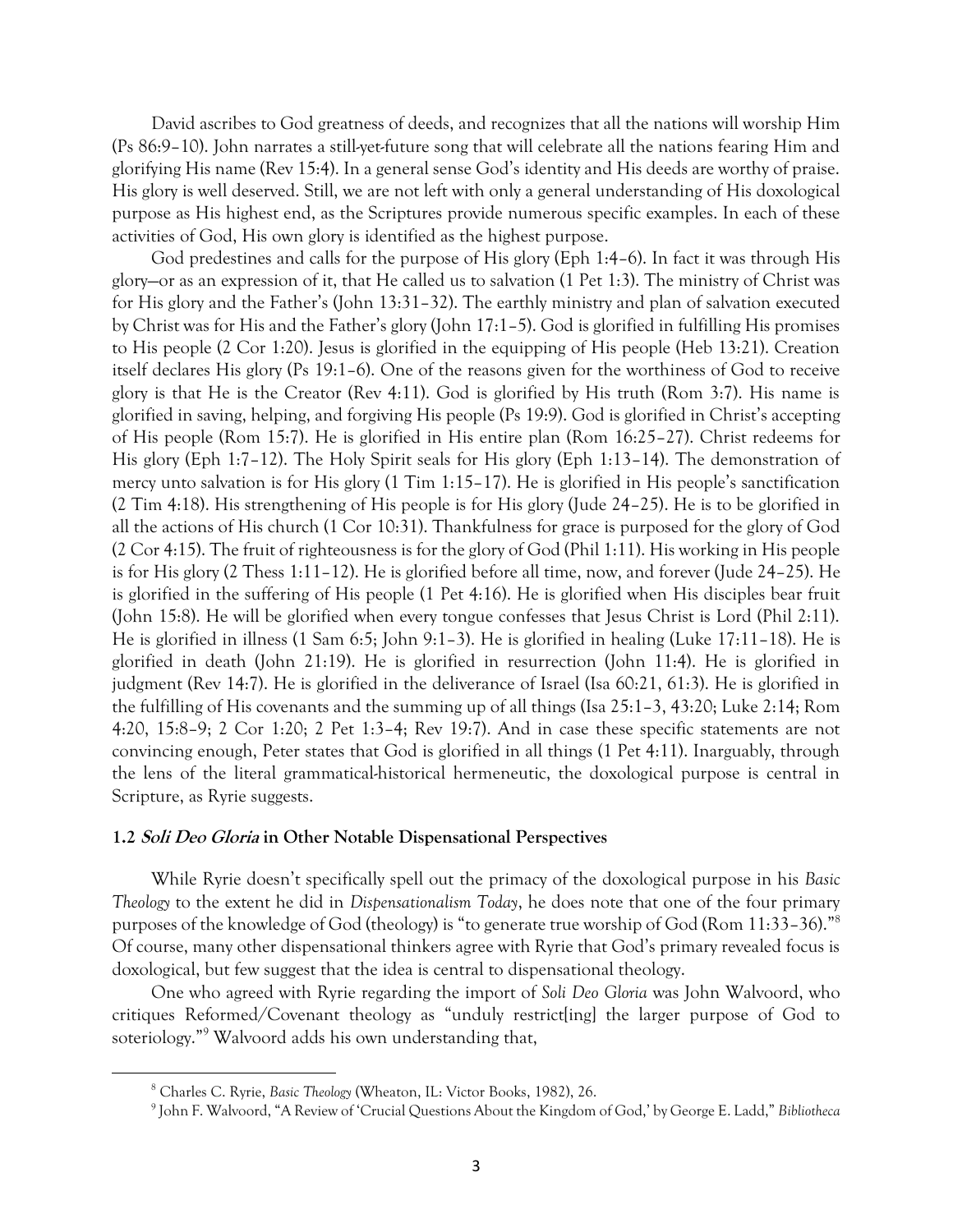a more tenable position is that the larger purpose of God is the manifestation of His own glory. To this end each dispensation, each successive revelation of God's plan for the ages, His dealing with the nonelect as with the elect, and the glories of nature combine to manifest divine glory. There is provided a unity to the plan of God which does not require merging Israel and the church or the present form of the kingdom of God with the future Messianic kingdom.<sup>10</sup>

Walvoord focuses on the unity of the Scriptures through the doxological purpose, rather than through artificial relationships necessitated by a particular understanding of the redemptive center. Walvoord's simple explanation underscores an aspect of necessity for the doxological purpose in dispensational understanding that is not present in Reformed thought—it provides the unifying theme of the Bible.

In contrast to Walvoord's understanding of unification, Lewis Sperry Chafer suggests that "the true unity of Scripture is not discovered when one blindly seeks to fuse these opposing principles [Law and grace, as in the theological covenants of Covenant theology] into one system, but rather it is found when God's plain differentiations are observed."<sup>11</sup> For Chafer, it is the dispensations themselves that unify Scripture. Chafer also recognizes that any "plan of interpretation, which in defense of an ideal unity of the Bible, contends for a single divine purpose, ignores drastic contradictions and is sustained only by occasional or accidental similarities—is doomed to confusion when confronted with the many problems which such a system imposes on the text of Scripture."<sup>12</sup>

In this context, Chafer is not supportive of a grand narrative or singular purpose of God, though he does acknowledge that in this age, God's divine purpose is "a complete demonstration of grace."<sup>13</sup> Further, Chafer suggests that "the dispensationalist believes that throughout the ages God is pursuing two distinct purposes: one related to the earth with earthly people and earthly objectives involved, which is Judaism; while the other is related to heaven with heavenly people and heavenly objectives involved, which is Christianity."<sup>14</sup> Chafer does not discuss the doxological purpose or the glory of God as His end, and in most of the discussion regarding purpose and objectives, either salvation or the kingdom are in view. Chafer provides evidence that even prominent dispensational thinkers sometimes were not focused on *Soli Deo Gloria*.

Citing George Peters' recognition of a kingdom center,<sup>15</sup> Dwight Pentecost views the unifying purpose of God in Scripture as pertaining to the kingdom,<sup>16</sup> specifically fulfilled in Christ: "Thus the ages are the time periods within which God is revealing His divine purpose and program as it centers in the Lord Jesus Christ."<sup>17</sup> Pentecost follows Chafer in considering that "The divine purpose in the outcalling of the church is to display the infinity of His grace."<sup>18</sup> Pentecost also agrees with Chafer in expressing concerns regarding improperly identifying a unity in God's purpose: those who "emphasize the unity of God's purpose from the fall of man until the eternal state…fail to make any

*Sacra* 110, no. 437 (January 1953): 3.

<sup>&</sup>lt;sup>10</sup> Walvoord, "A Review of 'Crucial Questions About the Kingdom of God,' 3-4.

<sup>11</sup> Lewis Sperry Chafer, *Dispensationalism* (Fort Worth, TX: Exegetica Publishing, 2015), 51.

<sup>12</sup> Ibid., 52.

<sup>13</sup> Ibid., 70.

<sup>14</sup> Ibid., 103.

<sup>15</sup> J. Dwight Pentecost, *Things to Come* (Grand Rapids, MI: Zondervan, 1965), 49.

<sup>16</sup> Pentecost, *Things to Come*, 484.

<sup>17</sup> Ibid., 130.

<sup>18</sup> Ibid., 133.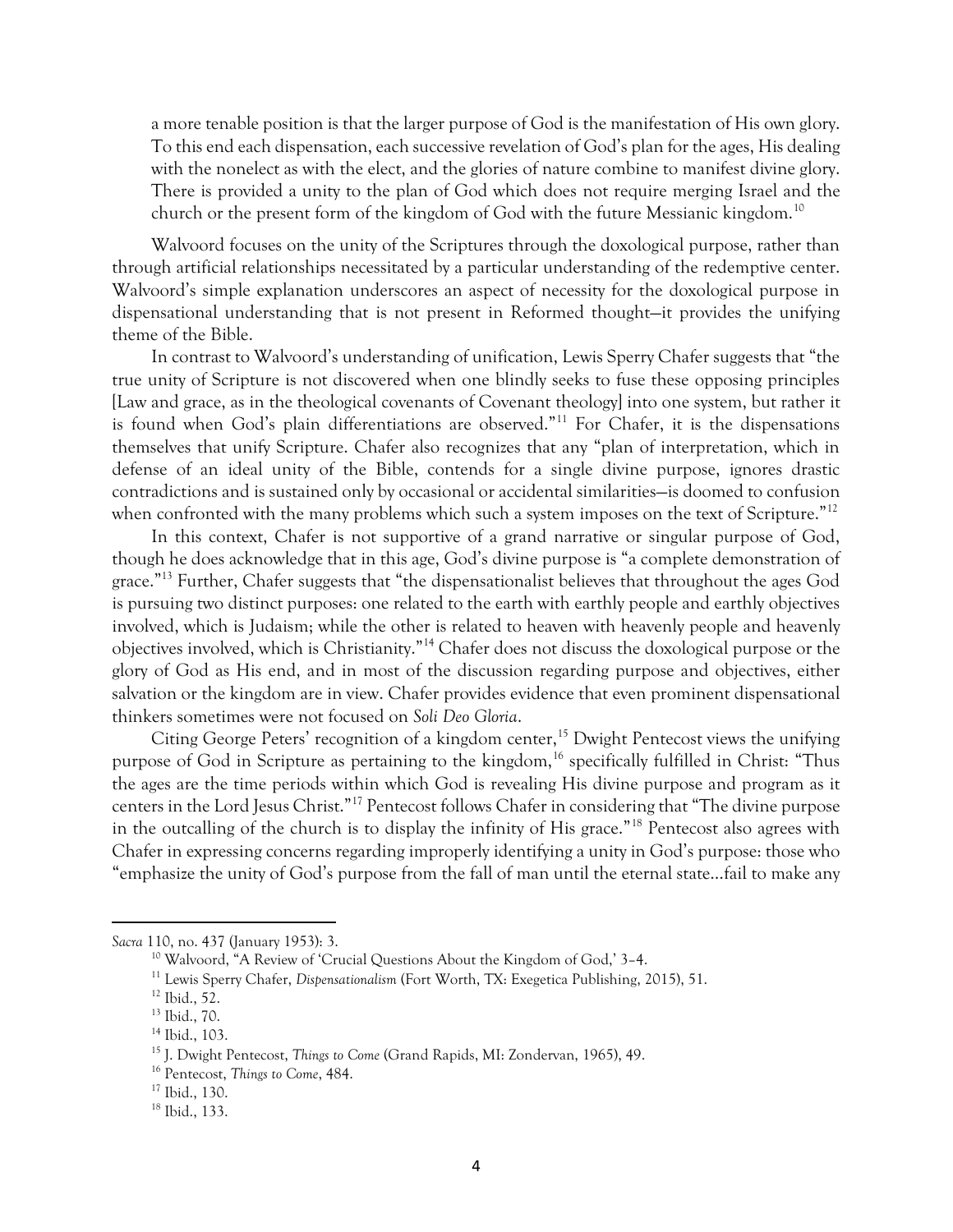distinction between God's program for Israel and that for the church…."<sup>19</sup> Like Chafer, and unlike Ryrie, Pentecost does not sense a need to identify a unified purpose of God in Scripture. Instead, the distinct and diverse aspects of God's kingdom plan<sup>20</sup> as expressed in Christ are thematically unified enough to make Scripture cogent. Pentecost does not ignore the doxological purpose entirely. He quotes Dennett in recognition of God's achieving His glory in the pursuance of His purposes.<sup>21</sup> Pentecost identifies those purposes specifically as realizing redemption and manifesting His sovereignty.<sup>22</sup>

Clarence Larkin in *Dispensational Truth* primarily refers to *glory* as it relates to Christ, and not in any sense of doxological purpose. While the subtitle of Larkin's work is *God's Plan and Purpose in the Ages*, there is virtually no discussion of any particular purpose. Larkin does recognize that without the Fall, "the Universe would never have had the supreme spectacle of His forgiving love and redemptive grace as revealed on Calvary."<sup>23</sup> Larkin identifies God's purpose in this dispensation as "to gather out a "People for His Name," called THE CHURCH, composed of both Jew and Gentile."<sup>24</sup> For Larkin it seems that a unified purpose is elusive, as he points to the future "ages of the ages," and admits that "What the 'Ages of the Ages' shall reveal of the Plan and Purpose of God we do not know, but if we are His we shall live to know, and possibly take part in their development…."<sup>25</sup> Larkin also acknowledges that it is "the purpose of God to set up a Kingdom on this earth."<sup>26</sup> Larkin seems to associate God's purpose with Christ and His kingdom, without specifically identifying any preeminent and overarching purpose of God.

C. I. Scofield in *Rightly Dividing the Word of Truth* does not discuss glory in the context of God's purpose, and his limited discussion of purpose is reminiscent of Chafer's in that statements of purpose are related to salvation, especially. Scofield notes that, "God's purpose in promising to reward with heavenly and eternal honors the faithful service of His saints is to win them from the pursuit of earthly riches and pleasures, to sustain them in the fires of persecution, and to encourage them in the exercise of Christian virtues."<sup>27</sup>

Emile Guers underscores three components of his theology, not vastly dissimilar to Ryrie's. As Stallard puts it, Guers agrees with Ryrie directly on the two points of literalism and diversity of classes and privileges in the entire body of the redeemed (Guers' third point is the literal value of the word *day* in prophecy).<sup>28</sup> However, Guers does not identify God's purpose as doxological. Still, Stallard recognizes that, "The fact that Guers has written a book on the future of national Israel shows that he believes that God is doing more in history than individual redemption."<sup>29</sup>

 $\overline{a}$ 

68.

<sup>19</sup> Ibid., 139.

<sup>20</sup> Ibid., 142.

<sup>21</sup> Ibid., 316.

<sup>22</sup> Ibid., 370.

<sup>23</sup> Clarence Larkin, *Dispensational Truth or God's Plan and Purpose in the Ages* (Glenside, PA: Clarence Larkin, 1918),

<sup>24</sup> Ibid., 84.

<sup>25</sup> Ibid., 92.

<sup>26</sup> Ibid., 178.

<sup>27</sup> C. I. Scofield, *Rightly Dividing the Word of Truth* (Charleston, SC: Armor of God Ministries, 2010), 48, accessed August 1, 2017, http://www.armorofgodbooks.com /books/scofield/Rightly\_Dividing\_the\_Word\_of\_Truth.pdf.

<sup>&</sup>lt;sup>28</sup> Mike Stallard, "Emile Guers and Charles Ryrie: A Case Study of Continuity in the History of Dispensationalism Concerning Literal Interpretation" (paper presented at the Council on Dispensational Hermeneutics, Grace Theological Seminary, Winona Lake, IN, September 14, 2016), 6–7.

<sup>29</sup> Stallard, "Emile Guers and Charles Ryrie," 6–7.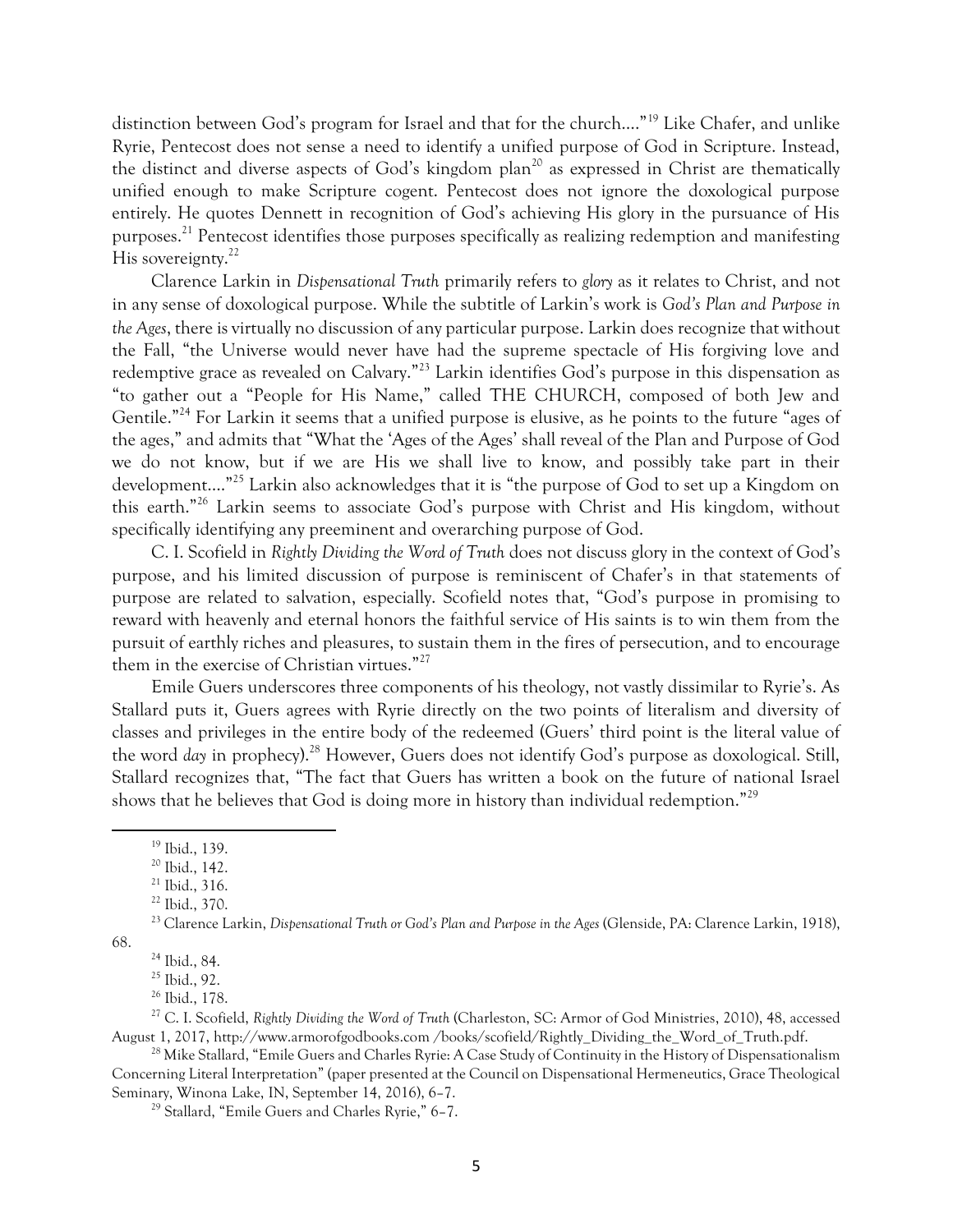John Nelson Darby addresses the purpose of God being manifest in the heavenly glory of the church and the earthly glory of Israel.<sup>30</sup> Rather than a precisely doxological purpose, Darby observes a more Christological expression of doxology: "The good pleasure of the Godhead was that all its fullness should dwell and manifest itself in Christ. Such was the purpose of God...."<sup>31</sup> Still, God's glory is ultimately displayed in Christ through the church: "For it [the church] will be the sphere and means of the display of the glory and blessing of Christ."<sup>32</sup>

Charles Baker, who advocates for a mid-Acts dispensationalism,<sup>33</sup> argues for the eternal purpose of God, and specifies that "…God's purpose and decrees are all just and good and that when the final decree is carried out all of God's creation will unite in giving all glory and honor to God. God's decrees, while they concern man, do not find their end in man, but in God. Whatever He has decreed, He has decreed for His own glory."<sup>34</sup>

Henry Thiessen recognizes the centrality of the doxological purpose, saying,

Though God sincerely seeks to promote the happiness of his creatures and to perfect the saints in holiness, neither of these is the highest possible end. The end is his own glory. All his works in creation (Ps. 19: l–6; Prov. 3:19), preservation (Neh. 9:6; Rev. 4:11), providence (Ps. 33:10f.; Dan. 4:35; Eph. 1:11), and redemption (1 Cor. 2:7; Eph. 3:10f.) have this end in view.<sup>35</sup>

Thiessen is consistent in his application of the doxological purpose even in practical matters. In discussing, for example, the existence of evil, he asserts that God overrules evil for His purpose and glory, and exhorts his readers that "the fact that God has turned evil into good ought to induce his children to trust him to do the same with the evil of the present generation."<sup>36</sup> While he makes no statement regarding the uniqueness of the centrality of doxological purpose to the dispensational understanding, Thiessen demonstrates that the doxological purpose of God matters in the believer's practical application of Scriptural truth.

Arno Gaebelein suggests that, "All the glorious manifestations of Jehovah recorded in the Word of God are the manifestations of 'the Lord of Glory'...the focus of His Glory is the cross."<sup>37</sup> Gaebelein does not identify an overarching purpose in this context other than to recognize, "What a stupendous thought that He came from Glory to die for us so that He might have us with Him in Glory!"<sup>38</sup> He adds that "the revelation of His eternal purposes…locates His kingdom on earth after…the judgment of His second coming.…"<sup>39</sup> Gaebelein's focus is Christological, with a view to

l

<sup>35</sup> Henry Thiessen, *Lectures on Systematic Theology,* rev. ed. (Grand Rapids, MI: Eerdmans, 1979), 82.

<sup>30</sup> J. N. Darby, "The Purpose of God," in *The Collected Writings of J. N. Darb*y, vol. 30, *Prophetic 1* (Addison, IL: Bible Truth Publishers, n.d.), accessed August 1, 2017, http://bibletruthpublishers.com/the-purpose-of-god/johnnelson-darby-jnd /collected-writings-of-j-n-darby-prophetic-1/la62216.

<sup>31</sup> Ibid., 468.

<sup>32</sup> Ibid., 484.

<sup>33</sup> Charles Baker, *A Dispensational Theology* (Grand Rapids, MI: Grace Bible College Publications, n.d.), xii.

<sup>34</sup> Ibid., 156–158, 162.

<sup>36</sup> Ibid., 125.

<sup>&</sup>lt;sup>37</sup> Arno C. Gaebelein, "The Lord of Glory," in *The Lord of Glory: Meditations on the Person, the Work and Glory of Our Lord Jesus Christ* (New York, NY: Publication Office "Our Hope," 1910), accessed August 1, 2017, http://www.wholesomewords .org/etexts/gaebelein/lordof1.html.

 $^{\rm 38}$  Ibid.

<sup>39</sup> Arno C. Gaebelein, "The Biblical Logic of Premillennialism," in *Meat in Due Season: Sermons, Discourses and Expositions of the World of Prophecy* (New York: Arno C. Gaebelein, 1900), accessed August 1, 2017, http://www.wholesomewords.org/etexts /gaebelein/meat4.html.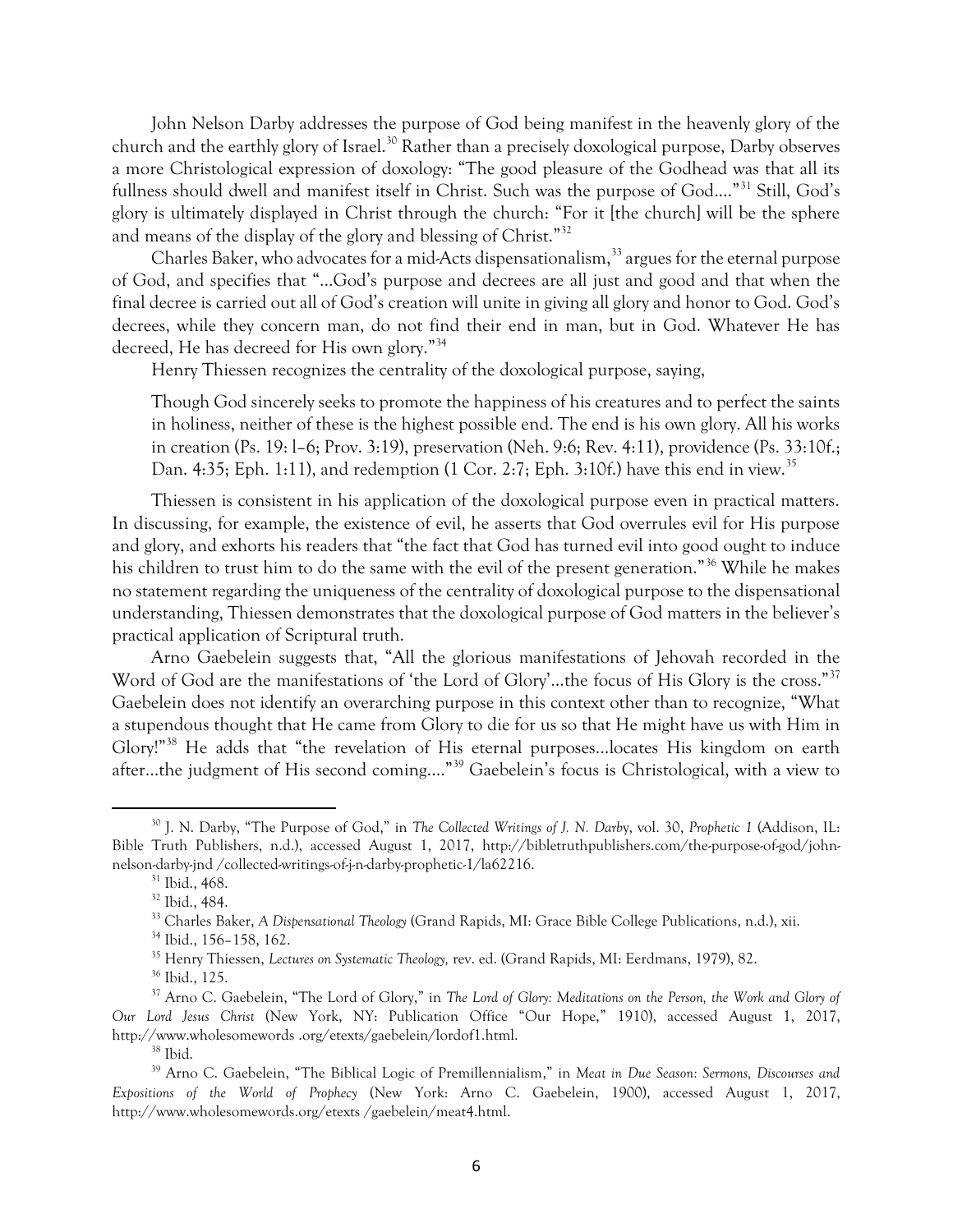His second coming and the culmination of His kingdom.

As evidenced in the particular perspectives highlighted above, there has historically been diversity in the viewpoints of dispensational thinkers as to whether there is actually a meta-narrative, and if so, whether it is Christological, soteriological, theocratic, or doxological. Ryrie's particular conclusions seem nearly unique, echoed only by Walvoord—that there is an overarching purpose, and that purpose is the glory of God. In fact, Ryrie's perspective is so unique among dispensationalists, that Craig Blaising critiques Ryrie's view because of its uniqueness, first observing that the doxological purpose was not "a particularly distinctive feature of earlier dispensationalism."<sup>40</sup> Blaising observes—as has been catalogued above, that, "Other dispensationalists used salvation and redemption as unifying themes but defined them to include national and political salvation and even the redemption of the entire creation."<sup>41</sup> While Blaising correctly notes that "Ryrie distinguishes dispensationalism from covenantalism as the difference between a doxological versus a soteriological perspective,"<sup>42</sup> Blaising misses a key point when he counters that, "Most evangelicals, especially among the Reformed, would have agreed on the comprehensive doxological purpose of God."<sup>43</sup> Blaising is correct, yet he does not address the aspect of the *necessity* of the doxological purpose as central in the theological systems, nor does he address the practical departure of Reformed thinkers from the doxological center in favor of a soteriological one, as Ryrie underscores.

In short, dispensationalists have been inconsistent, in part, because of their building on the Reformed redemptive platform and in some cases even the Reformed theological methodology. Such inconsistency could have been avoided, in the author's estimation, had dispensational thinkers built their system exclusively from the exegetical data (as Ryrie prescribes) rather than utilizing an integrative method of building on existing Reformed doctrine with a dispensational eschatological and ecclesiological perspective. The lesson learned from Ryrie is to allow the text to direct the interpreter to the purpose of God as revealed within, and to rely on that same text to provide the theological particulars. If that is done, the theology will resemble Ryrie's far more than it will that of the other dispensationalists to whom Blaising refers, and will be arguably much more biblical. Ryrie's doxological recognition challenges exegetes to be consistent in their hermeneutic, and to consider how applying the interpretive method consistently will unveil God's remarkable purpose and plan. Ryrie's *sine qua non* is a lesson in reform for dispensational thinkers, first and foremost, as Blaising's accusations of inconsistency ring true (even if his thesis falls flat). Still, the Reformed camp is not without its own consistency problems. In fact, it is by borrowing from Reformed methodology that dispensationalists have found inconsistency so comfortable.

### **1.3 Soli Deo Gloria in Contemporary Reformed Theology**

Charles Hodge recognizes the glory of God as the great end of all things,<sup>44</sup> saying that, "the Bible declares the glory of God, an infinitely higher end, to be the final cause for which all things

<sup>40</sup> Craig Blaising, "Dispensationalism: The Search for Definition," in *Dispensationalism, Israel, and the Church,* ed. Craig A. Blaising and Darrell L. Bock (Grand Rapids, MI: Zondervan, 1992), 27.

<sup>41</sup> Ibid.

<sup>42</sup> Ibid.

 $43$  Ibid.

<sup>44</sup> Charles Hodge, *Systematic Theology* (Grand Rapids, MI: Eerdmans, 1940), 1:425.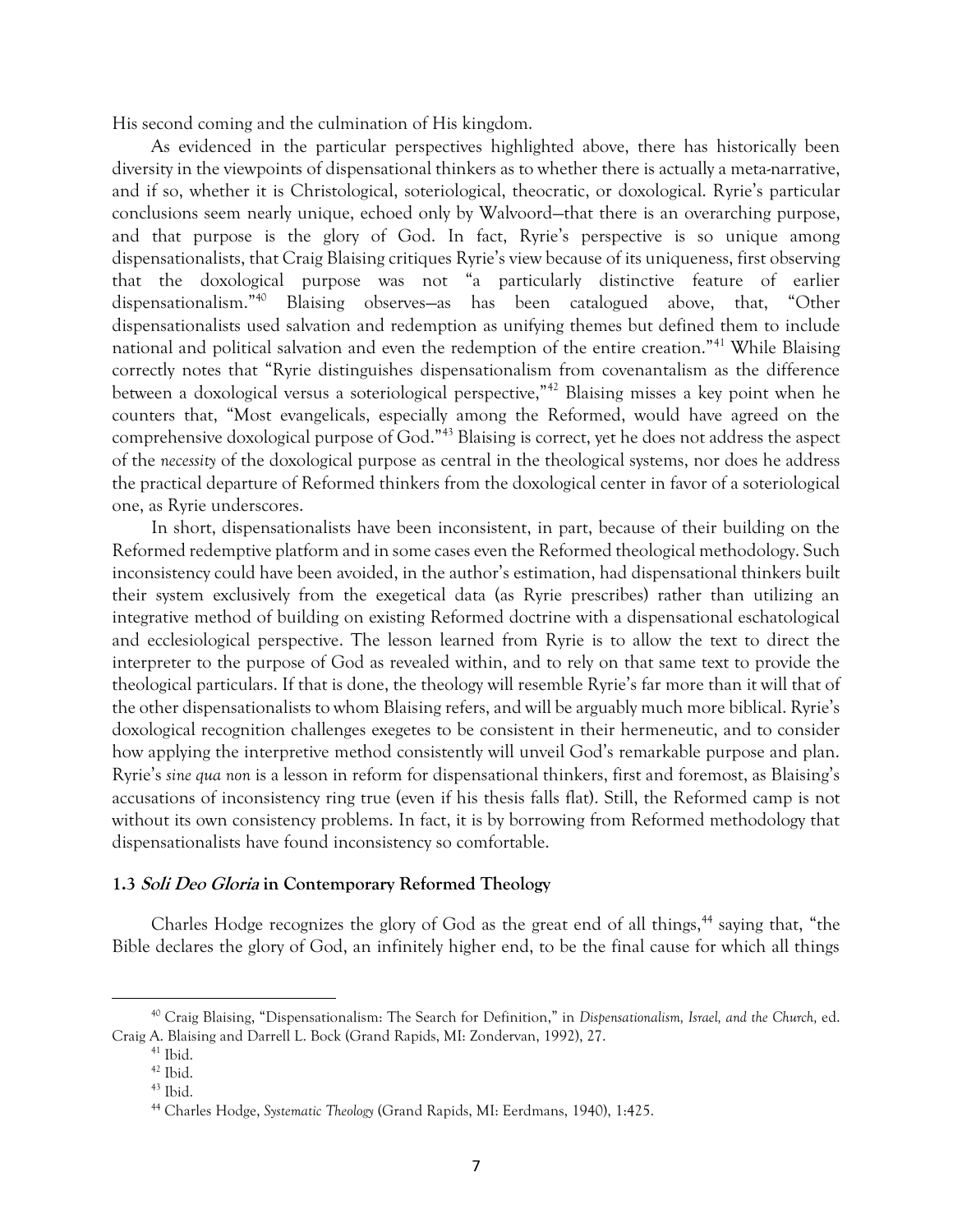exist,"<sup>45</sup> but in practice he seems to elevate the redemptive plan to a nearly equal height. Hodge notes that,

all the works of God declare his wisdom. They show, from the most minute to the greatest, the most wonderful adaptation of means to accomplish the high end of the good of his creatures and the manifestation of his own glory. So also, in the whole course of history, we see evidence of the controlling power of God making all things work together for the best interests of his people, and the promotion of his kingdom upon earth. It is, however, in the work of redemption that this divine attribute is specially revealed.<sup>46</sup>

Louis Berkhof explains that the wisdom of God "implies a final end to which all secondary ends are subordinate; and according to Scripture this final end is the glory of God."<sup>47</sup> He adds that, *"The final aim is the glory of God.* [author's emphasis] Even the salvation of men is subordinate to this. That the glory of God is the highest purpose of the electing grace is made very emphatic in Eph. 1:6,12,14."<sup>48</sup> Berkhof is adamant that,

The supreme end of God in creation, the manifestation of His glory, therefore, includes, as subordinate ends, the happiness and salvation of His creatures, and the reception of praise from grateful and adoring hearts….His declarative glory is intrinsically of far greater value than the good of His creatures….The glory of God is the only end that is consistent with His independence and sovereignty.<sup>49</sup>

Still, in acknowledging this, Berkhof closely connects the glory of God with the soteriological purpose—nearly equating the two in practice: "The social gospel of our day likes to stress the fact that man is elected unto service. In so far as this is intended as a denial of man's election *unto salvation and unto the glory of God*, it plainly goes contrary to Scripture…"<sup>50</sup> [emphasis mine]. He speaks of "the great redemptive purpose of God,"<sup>51</sup> and later refers to "the grace and glory of God in Christ."<sup>52</sup> (It is worth noting that in the eight scriptural instances in which the two words *grace* and *glory* appear in close context [Ps 84:11; John 1:14; Rom 5:2; 2 Cor 4:15; Eph 1:6; Heb 2:9; 1 Pet 5:10; and 2 Pet 3:18], they are not so closely related as to be interchangeable, except in Psalm 84:11, where God is giving grace and glory, rather than describing His own grace and glory. In Ephesians 1:6, for example, the two are distinct, though one leads to another.) $53$ 

Berkhof tightly connects the purposes of election, noting that it "calls man to a certain end: *the great goal to which the Holy Spirit is leading the elect,* and consequently to the intermediate stages on the way to this final destiny. It is a calling to the fellowship of Jesus Christ, I Cor. 1:9; to inherit blessing, I Pet. 3:9; to liberty, Gal. 5:13; to peace, I Cor. 7:15; to holiness, I Thess. 4:7; to one hope, Eph. 4:4;

<sup>45</sup> Ibid., 1:423.

<sup>46</sup> Ibid., 1:394.

<sup>47</sup> Louis Berkhof, *Systematic Theology* (Grand Rapids, MI: Banner of Truth, 1965), 74.

<sup>48</sup> Berkhof, *Systematic Theology*, 125.

<sup>49</sup> Ibid., 148.

<sup>50</sup> Ibid., 125.

<sup>51</sup> Ibid., 167.

<sup>52</sup> Ibid., 278.

<sup>&</sup>lt;sup>53</sup> This is a maneuver not unique to Reformed theologians, as Chafer, for example, also focuses on the church as displaying "His glory and grace." Lewis Sperry Chafer, *The Kingdom in History and Prophecy* (Chicago, IL: Moody Publishers, 1915), 115.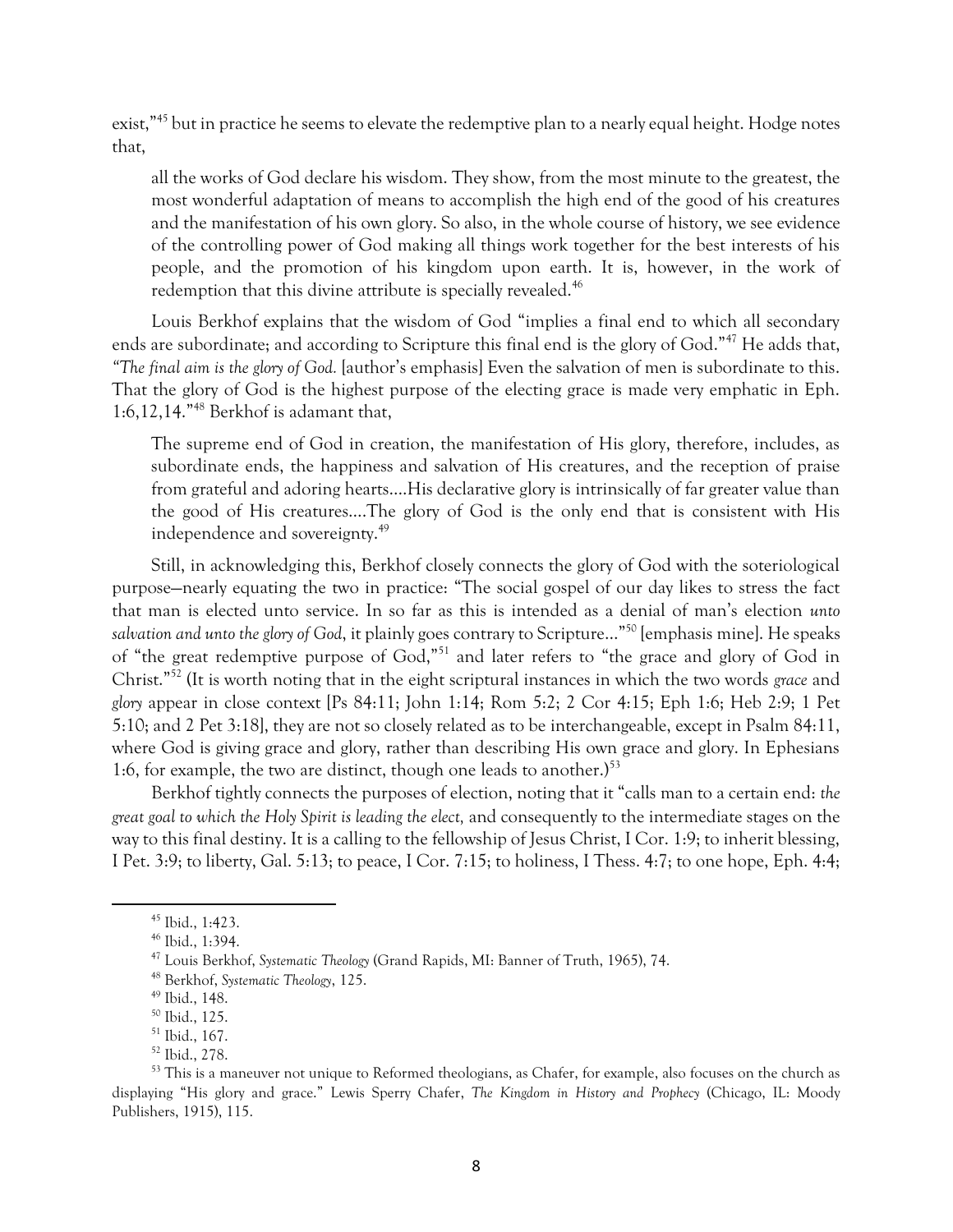to eternal life, I Tim. 6:12; and to God's kingdom and glory, I Thess. 2:12."<sup>54</sup> Notice, in this context, while Berkhof has previously established the priority of the doxological purpose, the teleological priority becomes somewhat unclear, as Berkhof closely connects God's glory to aspects of the redemptive plan. Still, Berkhof repeats, even after this context, the primacy of God's glory and the redemptive plan's subjectedness to it: "Whatever their proximate aim may be, their final aim is not the welfare of man, but the glory of God, which is the highest conceivable aim of man's life.…"<sup>55</sup> But on the other hand, Berkhof notes that good works are necessary "as required by God…as the fruits of faith…as expressions of gratitude…unto the assurance of faith…and to the glory of God."<sup>56</sup> While he periodically reminds the reader of the primacy of the doxological purpose, in other contexts that primacy is not so clear. In the body of Christ, Berkhof sees the glory of God "as manifested in the work of redemption."<sup>57</sup> While the redemptive purpose is subject to the doxological one, in practical terms so much focus is on the redemptive aspect that the doxological focus is sometimes lost.

Now, we must not be unfair to Berkhof and present him as equating the glory of God with His other attributes and activities—Berkhof is clear in his assertions that he does not equate God's glory with anything else. However, Berkhof illustrates the very subtle *practical* equating of God's glory with God's redemptive activities to the extent that the redemptive purpose is read back into passages, leading to supersessionism, for example. Some of these passages, which, if allowed to stand alone without the redemptive-priority theological lens, would contradict supersessionism and instead favor the Israel/church distinction.

Berkhof describes dispensational premillennialism as "a new philosophy of the history of redemption, in which Israel plays a leading role and the Church is but an interlude."<sup>58</sup> It is notable that Berkhof sees the primary distinction between the two systems as found in their respective philosophies of redemption. He adds, "in reading their descriptions of God's dealings with men one is lost in a bewildering maze of covenants and dispensations…Their divisive tendency also reveals itself in their eschatological program…there will also be two peoples of God."<sup>59</sup> In speaking of the eschatological aspect of the millennium as a literal expression of the kingdom of God, Berkhof asserts that, "The theory is based on a literal interpretation of the prophetic delineations of the future of Israel and of the Kingdom of God *which is entirely untenable* [emphasis mine]."<sup>60</sup> Berkhof cites a number of writers (Fairbairn, Riehm, Davidson, Brown, Weldgrave, and Aalders), and notes that "the books of the prophets themselves already contain indications that point to a spiritual fulfillment."<sup>61</sup>

In raising this argument against dispensational premillennialism, it is worth noting that Berkhof states an antithesis to Ryrie's *sine qua non*: the overarching principle is in the redemptive philosophy of history—the literal interpretation of Old Testament prophecy is untenable—and the distinction between two peoples of God (Israel and the church) is not scriptural. Recall Ryrie's implied process as discussed earlier:

<sup>54</sup> Berkhof, *Systematic Theology*, 521.

<sup>55</sup> Ibid., 602.

<sup>56</sup> Ibid., 604.

<sup>57</sup> Ibid., 625.

<sup>58</sup> Berkhof, *Systematic Theology*, 787.

 $59$  Ibid.

 $60$  Ibid.

 $^{61}$  Ibid.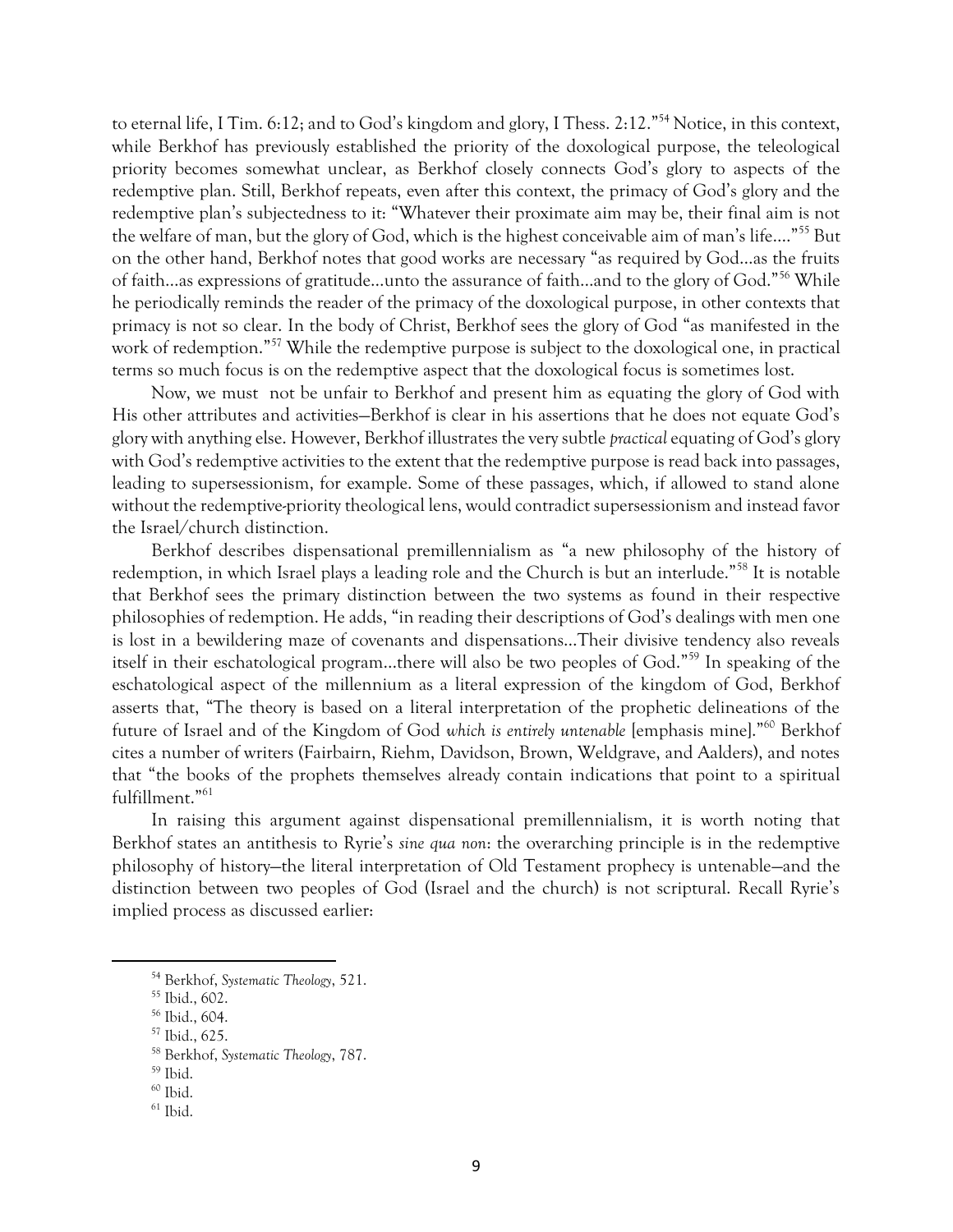- (1) Exegete the Scriptures applying a consistently literal (grammatical historical) hermeneutic.
- (2) Recognize the glory of God as God's highest end, and that end which governs all other ends.
- (3) Understand key theological distinctions (including the notable Israel/church distinction) observable through the application of a literal (grammatical historical) hermeneutic, and *confirmable* in light of the doxological purpose which permeates Scripture.

Berkhof's flow of the three concepts would be as follows:

- (1) Understand the redemptive philosophy that governs the narrative.
- (2) Discover key theological concepts and relationships (including the theological covenants and the singular people of God).
- (3) Acknowledge a sometimes literal, sometimes allegorical hermeneutic that supports the redemptive philosophy and its specific findings.

In Berkhof's model, the teleological *is* the methodological which drives the hermeneutical and supports the theological. In Ryrie's model there is a stated attempt at applying the hermeneutic method and allowing the exegetical results to stand on their own merit. In Berkhof's model, the hermeneutic model is subject ultimately to the meta-narrative of the redemptive plan.

Kevin DeYoung takes Berkhof's approach to its logical conclusion. In his article entitled "Your Theological System Should Tell You How to Exegete," he suggests that, "No Christian should be interested in constructing a big theological system that grows out of a shallow and misinformed understanding of the smaller individual passages."<sup>62</sup> While few would disagree with such a pointed statement, the implications of what DeYoung means in his elaboration of that statement might be more problematic. DeYoung adds, "We come to the exegetical task…with a way of looking at the world, with a system."<sup>63</sup> He further explains how we can avoid the error of being "misinformed" when we approach the individual passages:

Without a systematic theology how can you begin to know what to do with the eschatology of Ezekiel or the sacramental language in John 6 or the psalmist's insistence that he is righteous and blameless? As a Christian I hope that my theology is open to correction, but as a minister I have to start somewhere. We all do. For me that means starting with Reformed theology and my confessional tradition and sticking with that unless I have really good reason not to.<sup>64</sup>

Essentially, in order to approach the individual passages correctly—such as Ezekiel's eschatological pericopes, or John 6, or assertions of good and evil in the Psalms—a person must begin with Reformed theology and the confessional tradition (i.e., the Westminster Confession). In beginning with a system of theology and then working toward exegesis, DeYoung is modeling Berkhof's three-step process of starting with the grand teleology, moving to the theological particulars, and then applying hermeneutic methodology. DeYoung illustrates this specifically in his handling of the 144,000 in Revelation 7:4:

l

<sup>&</sup>lt;sup>62</sup> Kevin DeYoung, "Your Theological System Should Tell You How to Exegete," The Gospel Coalition, February 23, 2012, accessed August 1, 2017, https://blogs .thegospelcoalition.org/kevindeyoung/2012/02/23/your-theologicalsystem-should-tell-you-how-to-exegete/.

 $63$  Ibid.

<sup>64</sup> Ibid.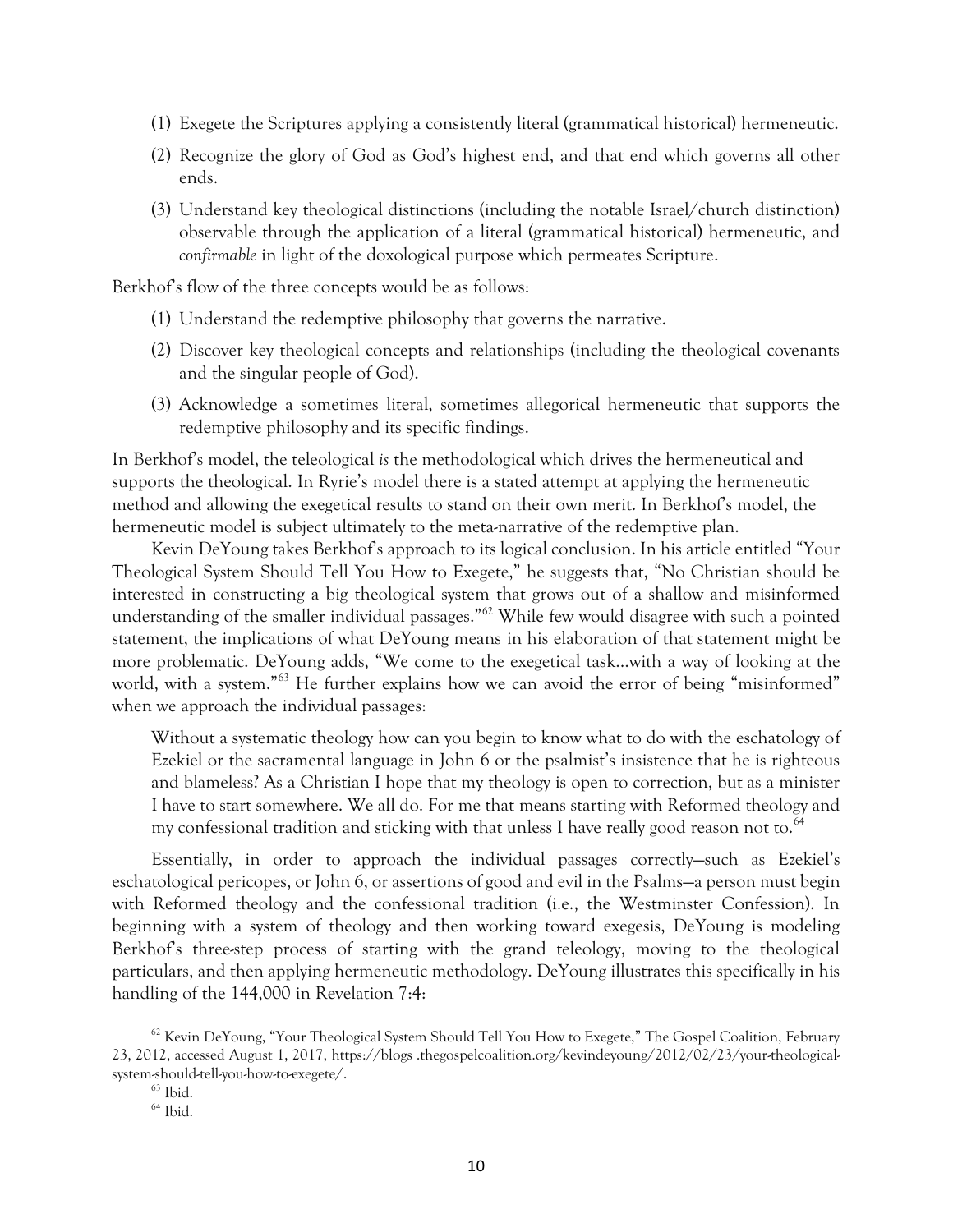The 144,000 are not an ethnic Jewish remnant…[they] represent the entire community of the redeemed,"<sup>65</sup> because "…it makes sense that God would seal all of His people, not just the Jewish ones…the 144,000 are called servants of God. There is no reason to make the 144,000 any more restrictive than that…the 144,000 mentioned later in chapter 14…is generic, everybody kind of language…Are we to think that the 144,000 refers to a chosen group of celibate Jewish men? It makes more sense to realize that 144,000 is a symbolic number that is described as celibate men to highlight the group's moral purity and set-apartness for spiritual battle…the number itself is stylized. It is not to be taken literally…144,000 is God's way of saying all of God's people under the old and new covenant…The bottom line is that the number and the list and the order of the tribes are all stylized to depict the totality of God's pure and perfectly redeemed servants from all time over all the earth. That's what Revelation means by the  $144,000.^{66}$ 

Incidentally, DeYoung's approach is not an anomaly, but is emblematic of contemporary and accepted Reformed methodology. His blogs are hosted by The Gospel Coalition, "a fellowship of evangelical churches in the Reformed tradition…,"<sup>67</sup> and his hermeneutics book, *Taking God at His Word*, published by Crossway, is endorsed by David Platt, D.A. Carson, Matt Chandler, and John MacArthur.

In considering contemporary Reformed methodology and the tension between doxology and redemption that results, one might wonder if these are inherited from the Reformation or if they are later additions. If they are organic to the Reformation, then it might be fair to recognize contemporary Reformed theology and covenantalism as a true inheritor of the Reformation legacy. On the other hand, if the Reformers prescribed something altogether different, then contemporary Reformed theology is a departure from rather than descendant of the Reformation.

### **1.4 Soli Deo Gloria in the Reformation**

Leading up to the Reformation, Thomas Aquinas had been the most influential theological voice, representing the Roman Catholic worldview in an intricate balancing act with Aristotelian philosophy. In the hundreds of references to *purpose* in his *Summa Theologicae*, he sparingly refers to God's purposes. He acknowledges "the purpose of God to Whom it pertains to measure grace,"<sup>68</sup> and occasionally refers to "the purpose of the grace of God."<sup>69</sup> He recognizes that "God gives to each one according to the purpose for which He has chosen him."<sup>70</sup> While Aquinas affirms that "God

<sup>65</sup> Kevin DeYoung, "Theological Primer: The 144,000," The Gospel Coalition, April 28, 2017, accessed August 1, 2017, https://blogs.thegospelcoalition.org /kevindeyoung/2017/04/28/theological-primer-the-144000/; Kevin DeYoung, "Who Are the 144,000 in Revelation?" The Gospel Coalition, January 17, 2012, accessed August 1, 2017, https://blogs.thegospelcoalition.org/kevindeyoung/2012/01/17 /who-are-the-144000-in-revelation/.

<sup>&</sup>lt;sup>66</sup> Ibid.

<sup>67</sup> The Gospel Coalition, "Preamble," accessed August 1, 2017, https://www.thegospelcoalition.org/about/foundation-documents.

<sup>68</sup> Thomas Aquinas, *Summa Theologicae*, trans. Fathers of the English Dominican Province, 3.7.11. Micro Book Studio software. The numbers refer to the Part, Question, and Article.

 $69$  E.g., Ibid., 3.6.3, ad. 3 (reply to Objection 3).

<sup>70</sup> Ibid., 3.27.5, ad. 1.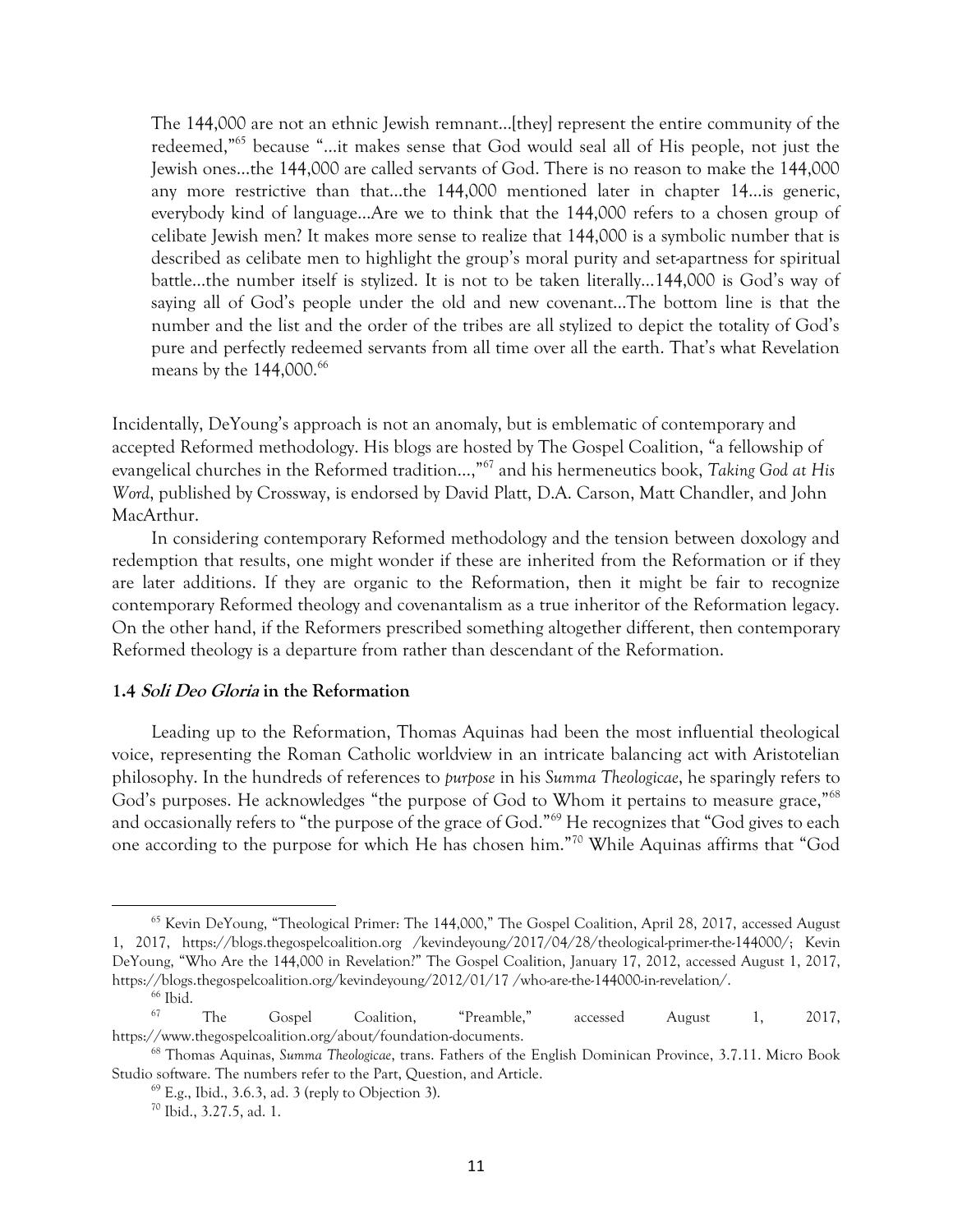and nature do nothing without a purpose,"<sup>71</sup> he identifies only the purpose for the universe but says nothing specifically of *God's* purpose: "…the entire universe, with all its parts, is ordained towards God as its end, inasmuch as it imitates, as it were, and shows forth the Divine goodness, to the glory of God."<sup>72</sup>

Aquinas adds a notable practical application that later appears in the Westminster Confession, "Now our end is God towards Whom our affections tend in two ways: first, by our willing the glory of God, secondly, by willing to enjoy His glory. The first belongs to the love whereby we love God in Himself, while the second belongs to the love whereby we love ourselves in God."<sup>73</sup> Aquinas' including the prescription of enjoying God and His glory underscores that the relational and human aspect of doxological purpose was not a Reformation development, but was plainly stated prior. Initially, *Soli Deo Gloria* in the Reformation seemed more about departing from Catholic venerations and returning the focus to God, rather than seeking out a metanarrative. Still, the centrality of God's doxological purpose was evident in the Reformers—especially in John Calvin.

John Calvin states early on in his *Institutes* that, "the mark of sound doctrine given by our Saviour himself is its tendency to promote the glory not of men, but of God."<sup>74</sup> He adds that, "the world...was made to display the glory of God."<sup>75</sup> Calvin asserts not only doxological purpose, but acknowledges God's sovereignty in setting the parameters for the execution of that purpose, noting that, "it belongs to God to determine what is most conducive to His glory."<sup>76</sup> Calvin recognizes that the salvific plan is part of that doxological focus: "the purpose of the Lord in conferring righteousness upon us in Christ, was to demonstrate his own righteousness."<sup>77</sup> Calvin views God's glory as such a preeminent concept, that "we never glory in him until we have utterly discarded our own glory."<sup>78</sup> While salvation is a great means of demonstrating the glory of God, Calvin suggests that the condemnation of sinners shows His glory also.<sup>79</sup> So pervasive is the doxological theme in Calvin's understanding, that he proclaims, "God as the Lord and governor of nature who…at his pleasure, makes all the elements subservient to his glory."<sup>80</sup> Christ exhibits glory in His resurrection, in His kingdom, and shares it with His Father.<sup>81</sup> It is not until Calvin's final mention of glory in *The Institutes* that he identified any concept as remotely equal to the purpose of God's glory. In that context he says that all articles of faith "must be directed to the glory of God and the edification of the Church."<sup>82</sup> In light of the many contexts and oft repeated theme of doxological preeminence, it is unlikely that Calvin is in this last reference equating the edification of the church and the glory of God. On the contrary, to that point Calvin is unwavering throughout *The Institutes* regarding God's glory as central. While he does not discuss the doxological center as *necessary*, he states it

<sup>71</sup> Ibid., 3.36.4, arg. 2, and 3.65.4, arg. 1.

<sup>72</sup> Aquinas, *Summa Theologicae*, 3.65.2, arg. 3, co. (I answer to that)

<sup>73</sup> Ibid., 2-2.83.9, arg. 5, co.

<sup>74</sup> John Calvin, *Institutes of the Christian Religion,* trans. Henry Beveridge, Christian Classics Ethereal Library, accessed August 1, 2017, https://www.ccel .org/ccel/calvin/institutes.ii.viii.html.

<sup>75</sup> Ibid., 1.5.5. The numbers refer to the Book, Chapter, Section.

<sup>76</sup> Calvin, *Institutes*, 3.9.4.

<sup>77</sup> Ibid., 3.13.1.

<sup>78</sup> Ibid.

<sup>79</sup> Ibid., 3.24.14.

<sup>80</sup> Ibid., 4.14.18.

<sup>81</sup> Ibid., 4.17.18.

<sup>82</sup> Ibid., "One Hundred Aphorisms," 4.76.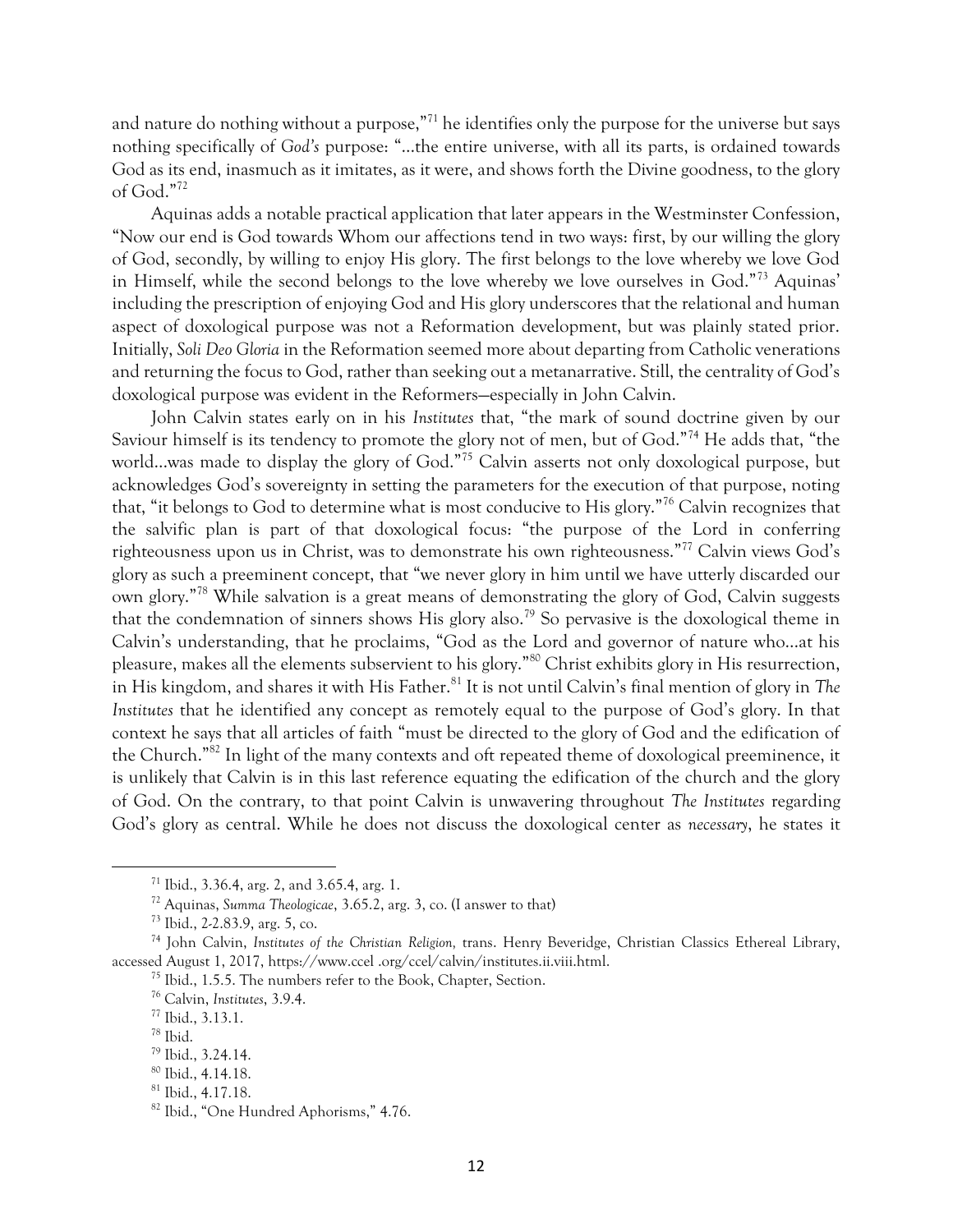repeatedly as factual.

 $\overline{a}$ 

Martin Luther's primary focus in his *Ninety-Five Theses* was to challenge the prevailing culture of indulgences as a means of remission for sin. Luther's document left little doubt as to the prominence of God's glory in Luther's theological understanding. The sixty-second thesis celebrated the true treasure of the church as being the gospel of the glory and grace of God.<sup>83</sup>

Despite the pronouncements of both Calvin and Luther regarding the lofty ranking of God's glory, it is fair to recognize there is a hint in both Luther and Calvin of equating the means (the intermediary purposes of God) and the end (the final purpose of God). Luther does not engage the topic as comprehensively as Calvin, and thus his allowance seems a bit more liberal, whereas Calvin's strong stance up until his final mention might cause one to read charitably and suggest there is in fact no hint of conflating the means with the end. It is evident—especially in Calvin's case—that the doxological purpose was recognized as preeminent by the time of the Reformation's apex. Calvin might even be read to view God's glory as a unifying principle of history, as he repeated the theme of all things serving the doxological purpose.

After Luther and Calvin, *The Shorter Catechism of the Westminster Confession of Faith* declared in 1647 that the chief end of man was "to glorify God, and to enjoy Him for ever."<sup>84</sup> While the Catechism did not address the chief end of God, the *Westminster Confession* of 1646 noted that,

God the great Creator of all things does uphold, direct, dispose, and govern all creatures, actions, and things, from the greatest even to the least, by His most wise and holy providence, according to His infallible foreknowledge, and the free and immutable counsel of His own will, to the praise of the glory of His wisdom, power, justice, goodness, and mercy" [emphasis mine].<sup>85</sup>

The Shorter Catechism is in this subject matter more reminiscent of Thomistic theology than of Calvin's, as it primarily reflects the end of man, rather than the end of God, whereas Calvin speaks a great deal more to the issue of God's own end. In light of this, it seems that the key contribution of the Reformation in regards to *Soli Deo Gloria* was a return to an idea not prominent in Catholic thinking— that it was not only the highest end of all creation to glorify God, but that it *was God's own purpose* to glorify Himself. The other aspects of universal highest ends and human doxological ends, including the prescription of man's enjoyment of God and his glory, were all carryovers from earlier theologies. The real Reformation heritage was in the recognition of God's own doxological metanarrative as central.

# **1.5 The Soli Deo Gloria Exchange and the Reformed Legacy Revitalized in Dispensational Thought**

If there has been historically in Reformed thought such a high view of God's doxological purpose, then how did the redemptive center gain such prominence to the point that Ryrie would view God's doxological purpose as one of only three definitive distinctives of dispensational thought differentiating it from Reformed understanding?

Jonathan Edwards provides understanding as to how the move from God's glory as the highest

<sup>83</sup> Martin Luther, *95 Theses* (1517), accessed August 1, 2017, http://www.luther .de/en/95thesen.html.

<sup>84</sup> "Westminster Shorter Catechism (1647)," Christian Classics Ethereal Library, accessed August 1, 2017, https://www.ccel.org/ccel/anonymous/westminster1 .i.i.html.

<sup>&</sup>lt;sup>85</sup> "The Westminster Confession of Faith (1646)," 5.1, The Center for Reformed Theology and Apologetics, accessed August 1, 2017, http://www.reformed.org /documents/wcf\_with\_proofs/.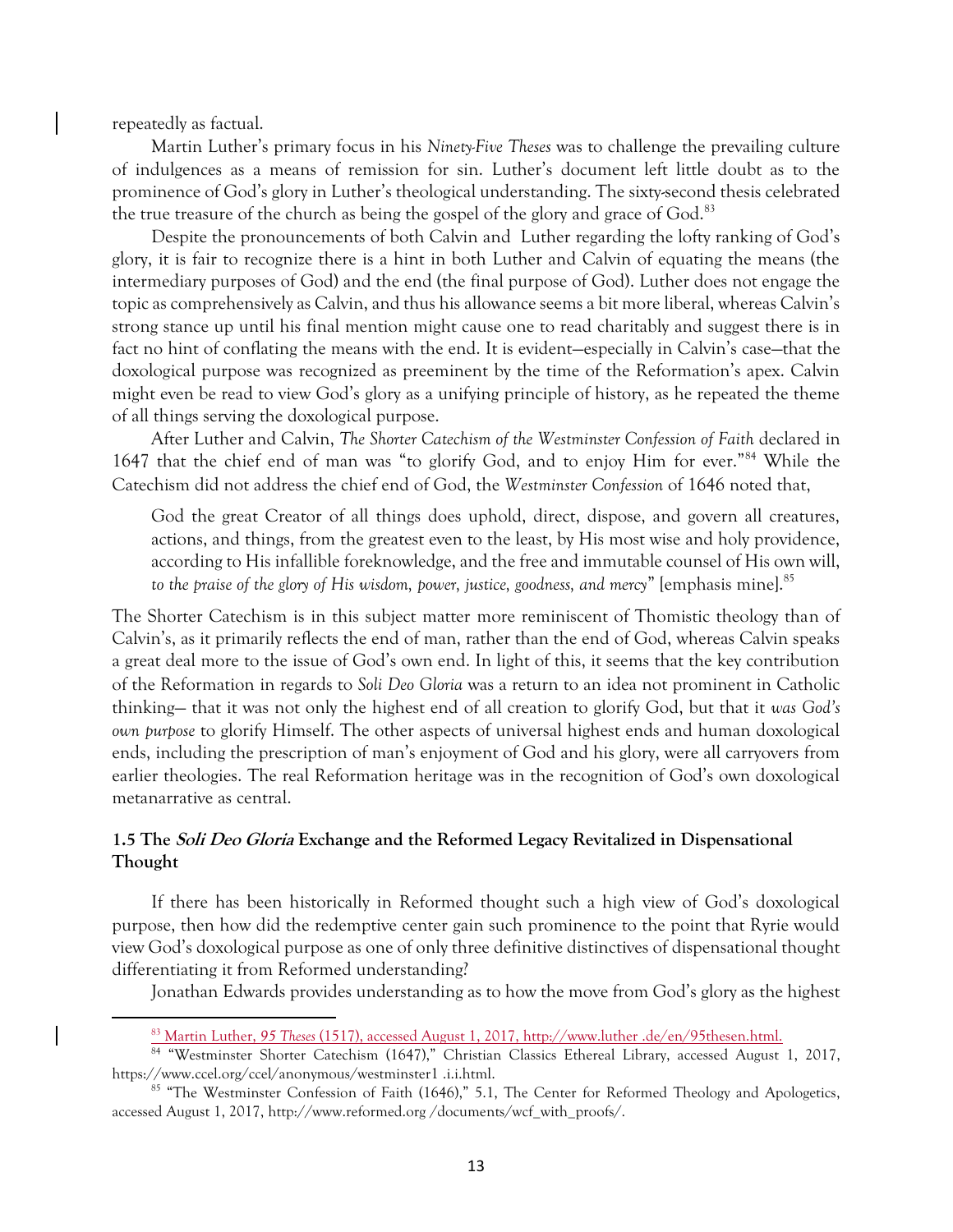end to a greater focus on the redemptive center is possible within a theological framework that claims to position the doxological purpose as the ultimate one. Edwards asserts the glory of God is the supreme and ultimate end of all of God's works.<sup>86</sup> Yet, importantly he understands that *part of the glory of God* is God's manifesting of that glory. The glory of God

includes the *exercise* of God's perfections to produce a proper *effect,* in opposition to their lying eternally dormant and ineffectual: as his power being eternally without any act or fruit of that power; his wisdom eternally ineffectual in any wise production, or prudent disposal of anything, etc. The *manifestation* of his internal glory to created understandings. The *communication* of the infinite fullness of God to the creature. The creature's high *esteem* of God, love to him, and complacence and joy in him; and the proper *exercises* and *expressions* of these. 87

It is in this point that Edwards begins to combine the end with the means. He recognizes that these means (exercise, manifestation, communication, and expressions, for example) seem to be a plurality, yet he explains how they are actually part of the singular primary goal. He carefully considers that, "These at first view may appear to be entirely distinct things: but if we more closely consider the matter, they will all appear to be one thing, in a variety of views and relations. They are all but the *emanation of God' s glory*."<sup>88</sup> Edwards does this by distinguishing between God's internal, external, and essential glory, but yet by asserting that in order for one to be fulfilled they must all be fulfilled. Consequently, the means of God's glorification *is* part of God's glorification, and thus seems to have equal import as part of the end itself. Edwards notes that,

What has been said may be sufficient to show, how those things, which are spoken of in Scripture as ultimate ends of God's works, though they may seem at first view to be distinct, are all plainly to be reduced to this *one* thing, *viz. God' s internal glory or fullness existing in its emanation*. And though God in seeking this end, seeks the creature's good; yet therein appears his supreme regard to himself.<sup>89</sup>

In God's seeking His own glory He must seek His creature's good. Thus, Edwards' idea can be understood to convey that redemption *is in a sense equated to* the glory of God:

But if strictness of union to God be viewed as thus infinitely exalted; then the creature must be regarded as nearly and closely united to God. And viewed thus, *their interest must be viewed as one with God's interest*; and so is not regarded properly with a disjunct and separate, but an undivided respect…if by reason of the strictness of the union of a man and his family, their interest may be looked upon as one, how much more so is the interest of Christ and His church...? (emphasis mine).<sup>90</sup>

Simply put, Edwards understands that God's and His people's interests are so aligned as to be one and the same. Thus, it can be said that the chief end of man is to glorify God, and it could also be

<sup>86</sup> Jonathan Edwards, "The End for Which God Made the World," in *Works of Jonathan Edwards*, vol. 1, (Carlisle, PA: The Banner of Truth Trust, 1974), Christian Classics Ethereal Library, accessed August 1, 2017, http://www.ccel .org/ccel/edwards/works1.iv.html.

 $87$  Ibid., 5.2.7. The numbers refer to the Part, Chapter and Section.

<sup>88</sup> Edwards, "The End for Which God Made the World," 5.2.7.

<sup>89</sup> Ibid.

<sup>90</sup> Ibid.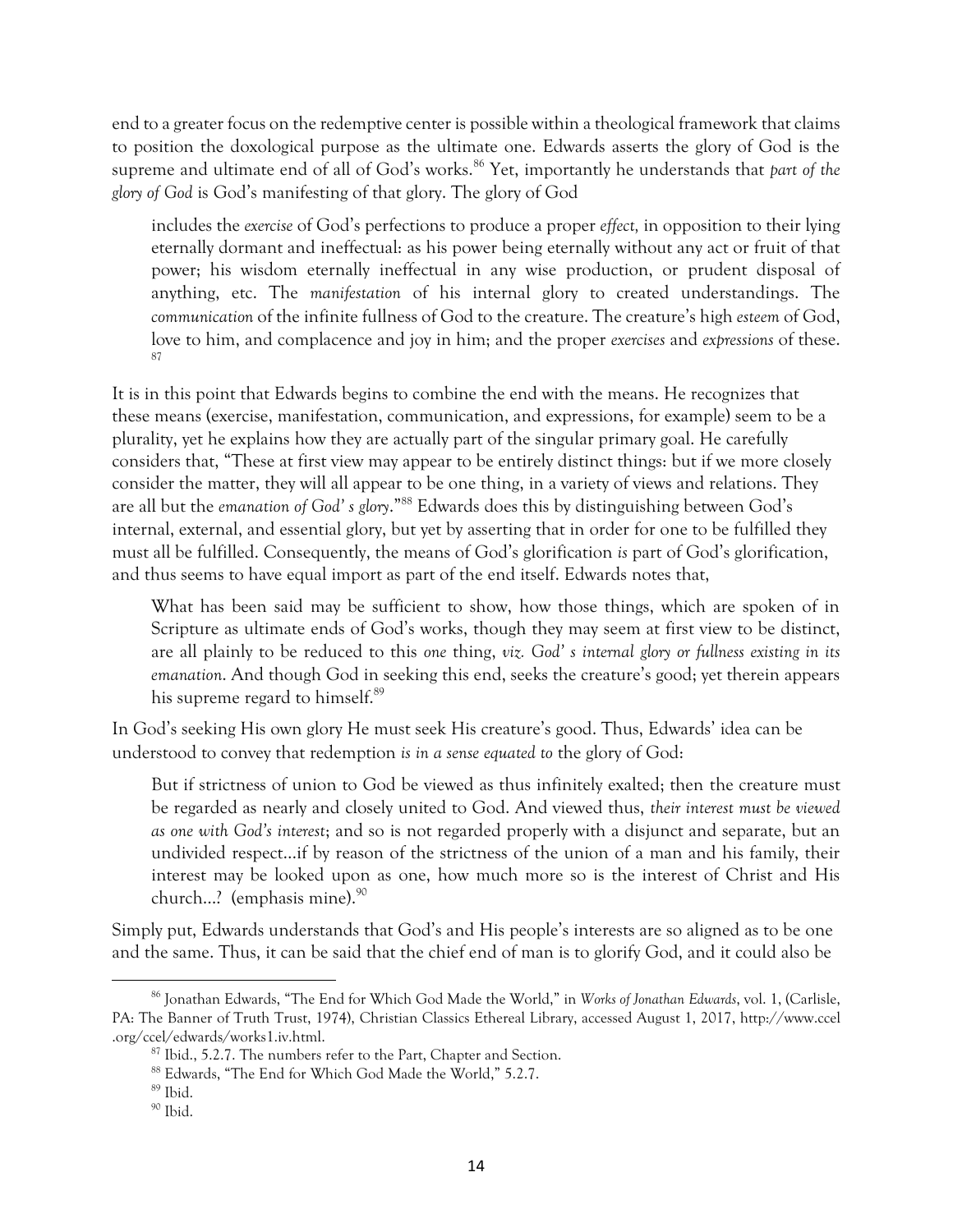said that God's chief end is His redemptive purpose—as the two purposes (doxological and redemptive) are essentially synonymous.

Martin Luther's summary of his own encounter with salvation shows a view similar to Edwards', even if not as precisely explicated. Luther recounts that in his study of Scripture he found that "other terms had analogous meanings, e.g., the work of God, that is, what God works in us; the power of God, by which he makes us powerful; the wisdom of God, by which he makes us wise; the strength of God, the salvation of God, the glory of God."<sup>91</sup> In this narrative statement, Luther conveys that he views salvation as analogous to the glory of God. The two are at least so interrelated that they can be understood conceptually as one. What Luther hints at even during the Reformation, Edwards explains thoroughly.

Edwards' and Luther's redempto-centric maneuver shows how the Reformation heritage of *Soli Deo Gloria* could be gently reconfigured to deemphasize (at least in a practical sense) the doxological purpose as central in God's plan. In that reconfiguration there is a return to a more Thomistic approach of emphasizing the salvific purpose of God, certainly not in contradiction of God's doxological purpose, but perhaps in ignoring it. Thus, within the Reformation there was present the seedling that would soon overshadow the newly refined doxological understanding that Calvin had so effectively elucidated. Edwards especially shows that the newly reemphasized redemptive approach was more theologically rooted in Aristotelean thinking than in exegetical discovery. This departure from Calvin's Reformation legacy, especially, would leave a gap in Reformed thinking that would later be filled by a renewed emphasis on *Soli Deo Gloria* by Ryrie and other similarly inclined thinkers.

Ryrie's recognition of the primacy of God's doxological purpose as a central and necessary tenet of orthodox theology represents a brilliant return to a vital principle that was understood well by the Reformers, but in practice was quickly relegated to a status secondary to the redemptive purpose of Thomism. The Reformation heritage of *Soli Deo Gloria* invites us to follow the doctrine to its logical conclusion—a conclusion that Ryrie recognized and reinvigorated by his inclusion of God's doxological purpose in the *sine qua non*: God does all things for the expression of His own glory and demands that His creation does the same.

Once understood as first principle, the importance of the literal grammatical-historical hermeneutic for understanding accurately what God has said, the centrality of *Soli Deo Gloria* may be discovered with certainty in Scripture, and therefore, the centrality of *Soli Deo Gloria* in faith and practice. While the consistent application of the literal grammatical-historical hermeneutic is the methodological necessity of the *sine qua non*, and the distinction between Israel and the church is the premiere theological distinctive discernible from that hermeneutic method, it is the centrality of the doxological purpose that is indeed the philosophical pinnacle of the dispensational triad.

*Soli Deo Gloria*

<sup>91</sup> Martin Luther, "Preface to the Complete Edition of Luther's Latin Works," trans. Andrew Thornton, from the "Vorrede zu Band I der Opera Latina der Wittenberger Ausgabe. 1545," in *Luthers Werke in Auswahl*, ed. Otto Clemen, 6th ed., (Berlin: de Gruyter. 1967), 4:421–428, accessed August 1, 2017, https://www.iclnet.org/pub/resources/text/wittenberg/luther/preflat-eng.txt.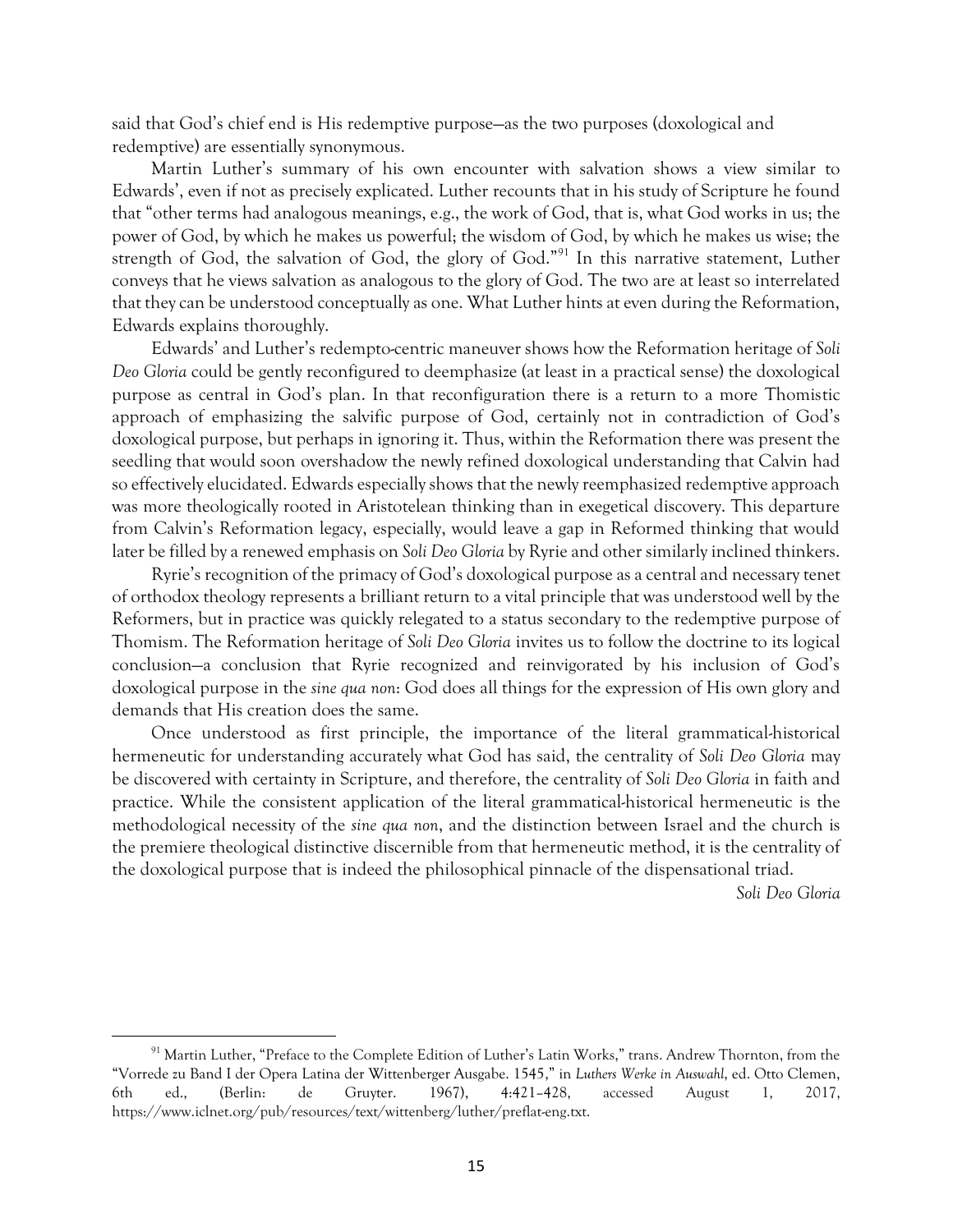### **Bibliography**

- Aquinas, Thomas. *Summa Theologicae.* Translated by Fathers of the English Dominican Province. Micro Book Studio software.
- Baker, Charles. *A Dispensational Theology.* Grand Rapids, MI: Grace Bible College Publications, n.d.
- Berkhof, Louis. *Systematic Theology.* (Grand Rapids, MI: Banner of Truth, 1959).
- Blaising, Craig. "Dispensationalism: The Search for Definition." In *Dispensationalism, Israel, and the Church*, edited by Craig A. Blaising and Darrell L. Bock, 13–34. Grand Rapids, MI: Zondervan, 1992).
- Calvin, John. *Institutes of the Christian Religion*. Translated by Henry Beveridge. Christian Classics Ethereal Library. Accessed August 1, 2017. https://www.ccel.org/ccel/calvin/institutes
- Chafer, Lewis Sperry. *Dispensationalism*. Fort Worth, TX: Exegetica, 2015.

————. *The Kingdom in History and Prophecy*. Chicago, IL: Moody Publishers, 1915.

- Cone, Christopher. *Prolegomena on Biblical Hermeneutics and Method*. 2nd ed. Fort Worth, TX: Tyndale Seminary Press, 2012.
- Darby, J. N. "The Purpose of God." In *The Collected Writings of J. N. Darby*. Vol. 30, *Prophetic 1*, 468– 484. Addison, IL: BibleTruth Pulblishers, n.d. Accessed August 1, 2017. http://bibletruthpublishers.com/the-purpose-of-god/john-nelson-darby-jnd/collectedwritings-of-j-n-darby-prophetic-1/la62216.
- DeYoung, Kevin. "Theological Primer: The 144,000." The Gospel Coalition, April 28, 2017. Accessed August 1, 2017, https://blogs .thegospelcoalition.org/kevindeyoung/2017/04/28/theological-primer-the-144000/
	- ————. "Who are the 144,000 in Revelation?" The Gospel Coalition, January 17, 2012. Accessed August 1, 2017, https://blogs .thegospelcoalition.org/kevindeyoung/2012/01/17/who-arethe-144000-in-revelation/.

————. "Your Theological System Should Tell You How to Exegete." The Gospel Coalition, February 23, 2012. Accessed August 1, 2017. https://blogs.thegospelcoalition.org/kevindeyoung/2012/02/23/your-theological-systemshould-tell-you-how-to-exegete/.

- Edwards, Jonathan. "The End for Which God Made The World." In *Works of Jonathan Edwards.* Vol. 1. Carlisle, PA: The Banner of Truth Trust, 1974. Christian Classics Ethereal Library. Accessed August 1, 2017. http://www.ccel .org/ccel/edwards/works1.iv.html
- Gaebelein, Arno C. "The Lord of Glory." In *The Lord of Glory: Meditations on the Person, the Work and Glory of Our Lord Jesus Christ* (New York, NY: Publications Office "Our Hope," 1910). Accessed August 1, 2017. http://www.wholesomewords .org/etexts/gaebelein/lordof1.html.
	- ————. "The Biblical Logic of Premillennialism." In *Meat in Due Season: Sermons, Discourses and Expositions of the World of Prophecy*. New York: Arno C. Gaebelein, 1900. Accessed August 1, 2017. http://www.wholesomewords.org/etexts/gaebelein/meat4.html